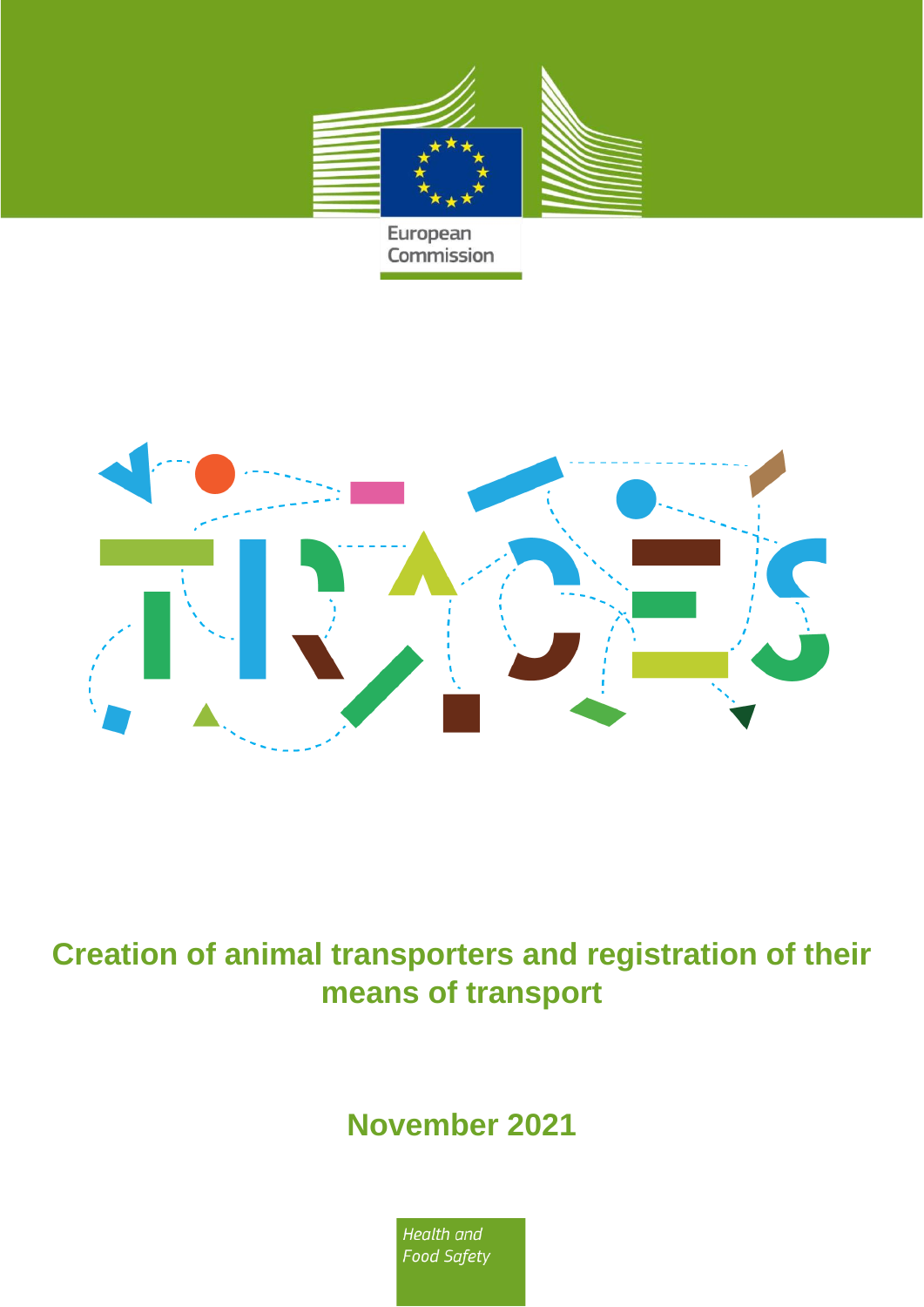## Creation of animal transporters and registration of their means of transport

As an authority user with a role as EU LMS National Contact Point (EU LMS NCP) select the option to create a new operator from Operators menu:

|                        |         | ioards → <b>BE Actors → C</b> Geographics → B Reference data → M Analytics → B Publications → C Help → |  |                                                                    |                   |  |
|------------------------|---------|--------------------------------------------------------------------------------------------------------|--|--------------------------------------------------------------------|-------------------|--|
| <b>Search Operator</b> |         |                                                                                                        |  | Q Operators To Validate <b>Contains To New Operator</b> Advanced - |                   |  |
|                        | Search: | Please provide name, identifier                                                                        |  | Q Search                                                           | Advanced search ▶ |  |
|                        |         |                                                                                                        |  |                                                                    |                   |  |

After you fill in the mandatory fields (red asterisk), select the option to "Add activity section" and select the appropriate transporter's section:

| <b>Create New Operator</b>                                                                                                        |                                                                                                                                                                                                                                                                                                                                                                                                                                                                                                                  |                              |                        | + Add activity section                                                                     | <b>△ Create</b>      |
|-----------------------------------------------------------------------------------------------------------------------------------|------------------------------------------------------------------------------------------------------------------------------------------------------------------------------------------------------------------------------------------------------------------------------------------------------------------------------------------------------------------------------------------------------------------------------------------------------------------------------------------------------------------|------------------------------|------------------------|--------------------------------------------------------------------------------------------|----------------------|
| <b>Operator Details</b>                                                                                                           |                                                                                                                                                                                                                                                                                                                                                                                                                                                                                                                  |                              | Addresses              |                                                                                            | <b>← Add address</b> |
| Name<br>Country                                                                                                                   | test animal transporter<br><b>II</b><br>France (FR)                                                                                                                                                                                                                                                                                                                                                                                                                                                              | $\circ$<br>$\checkmark$<br>大 | $\bullet$              |                                                                                            | 畵<br>$\star$         |
| Phone $\blacktriangleright$                                                                                                       | 11111<br>J                                                                                                                                                                                                                                                                                                                                                                                                                                                                                                       | ☆<br>×                       | Region<br>City         | Paris FR-75 / Ile-de-France FR-IDF / Metropolitan France<br>$\Omega$<br><b>91744 Paris</b> | $\star$              |
| <b>Operator Identifiers</b>                                                                                                       |                                                                                                                                                                                                                                                                                                                                                                                                                                                                                                                  | + Add Identifier             | Ext.<br><b>Address</b> | $[A-Z]\{2\}$<br>Paris street 1                                                             |                      |
|                                                                                                                                   | No identifiers                                                                                                                                                                                                                                                                                                                                                                                                                                                                                                   |                              | Coordinates            | $\bullet$<br>$\left  \right $<br>Longitude<br>Latitude                                     | $\circ$              |
| <b>Select Section</b><br><b>Hatcheries (HAT)</b><br>Importer (IMP)<br>Quarantine (QUR)<br>TPA (TPA)<br>Travelling circus (CIRCUS) | Honeybees establishments (BEEHOLD)<br>Multi-party agreement for registered race horses (MPA)<br>Other species locations (OTHERHOLD)<br>Ovine/caprine Holdings (OVHOLD)<br>Porcine Holdings (PORCHOLD)<br>Poultry establishments for slaughter (POU-SLA)<br>Poultry establishments hatching eggs (POU-HAT)<br><b>Registered transporter (REG-TRANS)</b><br>Semen collection and storage centres (SEM)<br>Type I authorised transporters (REG-TRANS-AUTH-I)<br>Type II authorised transporters (REG-TRANS-AUTH-II) |                              | $\checkmark$           | $\hat{\mathbf{u}}$<br>Remarks<br>N/A<br>Credits Contact Top Page                           |                      |

Set the approval or registration number, the activity and the validation period: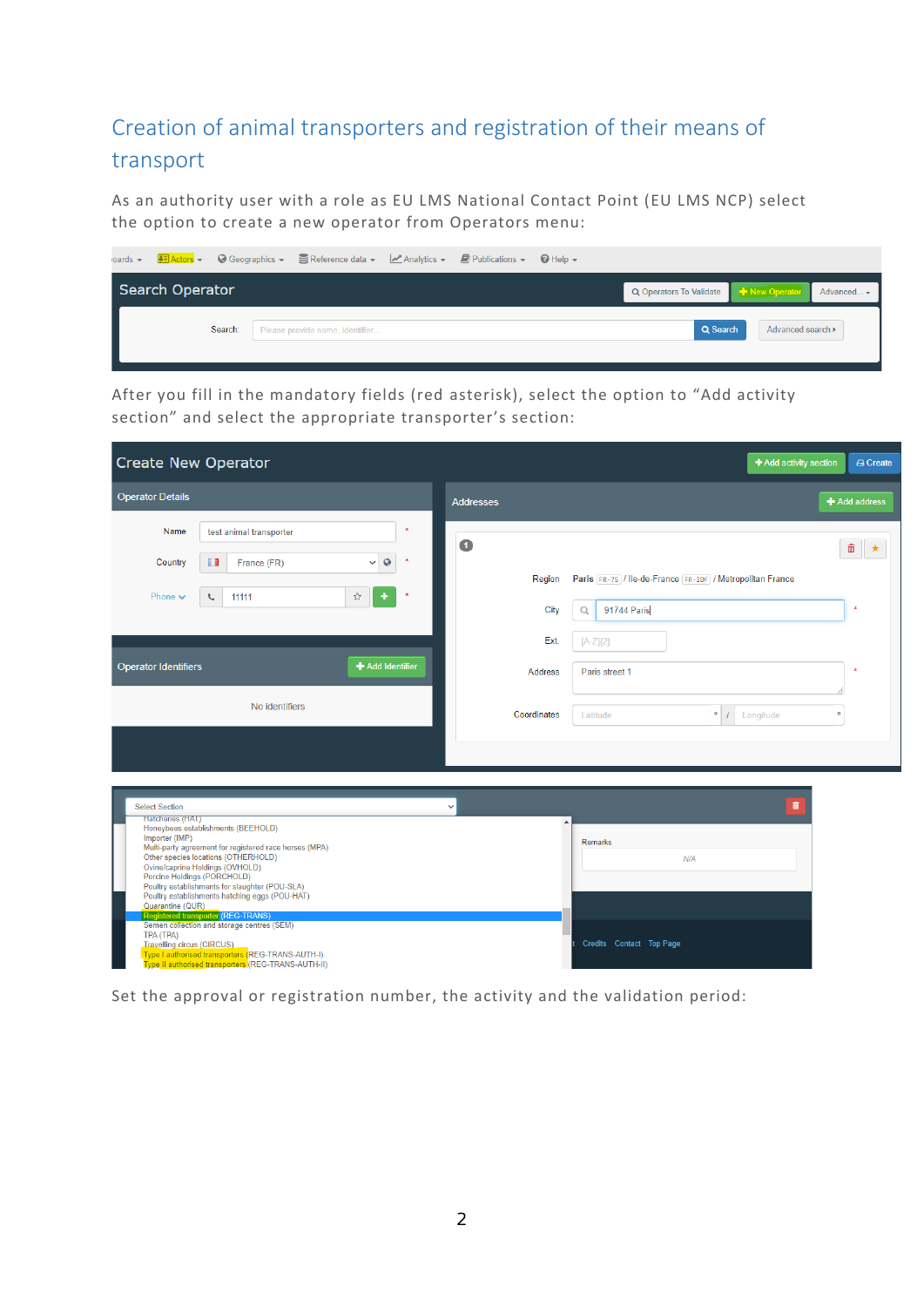| <b>Veterinary</b>                                    | REG-TRANS-AUTH-II Type II authorised transporters |                                                                          |
|------------------------------------------------------|---------------------------------------------------|--------------------------------------------------------------------------|
| <b>Identifier</b><br>Approval or Registration number | $\star$                                           | + Add Activity<br>$\mathbf{x}^{\mathbf{c}}$<br>$\mathbf{z}^{\mathbf{z}}$ |
| <b>Type II authorised transporters</b><br>v          | $\checkmark$                                      | 畵<br>ш<br>$\checkmark$                                                   |
| <b>▼ Activity Details</b>                            |                                                   |                                                                          |
| <b>Valid From</b>                                    |                                                   | +02:00 CEST<br>篇                                                         |
| Valid to                                             | 07/11/2021                                        | 篇<br>+01:00 CET                                                          |
|                                                      | Sunday November 7, 2021 00:00:00 +01:00 CET       |                                                                          |
|                                                      |                                                   |                                                                          |

Scroll further down to add the means of transport:

Indicate the vehicle registration number (license plates) and country and select "Create" (it is possible to add more than one).

| Registered means of transport       |                       |                                  |                 |
|-------------------------------------|-----------------------|----------------------------------|-----------------|
| 1 <sub>1</sub>                      | <b>#Road vehicle</b>  |                                  | $+$ Create      |
| Vehicle registration                | License plates number | $\vert 0 \vert$                  | <b>茴 Clear</b>  |
| Country                             | Ш<br>France (FR)      | $\boldsymbol{Q}$<br>$\checkmark$ | <b>x</b> Remove |
|                                     |                       |                                  | Q Advanced      |
| International transport<br>document |                       |                                  |                 |

It is possible to indicate the transporters' approved animal species as remarks:

| ▼Type II authorised transporters valid |                                                |   | <b>N/A</b>  |                   |                          |          |
|----------------------------------------|------------------------------------------------|---|-------------|-------------------|--------------------------|----------|
| <b>▼ Activity Details</b>              |                                                |   |             | <b>Add remark</b> | Type a remark here       | $\alpha$ |
| <b>Valid From</b>                      |                                                | 篇 | +02:00 CEST |                   | O Ovis aries<br>P Suidae |          |
| Valid to                               | 27/09/2026                                     | 篇 | +02:00 CEST |                   | C Capra hircus           |          |
|                                        |                                                |   | $\ast$      |                   |                          |          |
|                                        | Sunday September 27, 2026 00:00:00 +02:00 CEST |   |             |                   |                          |          |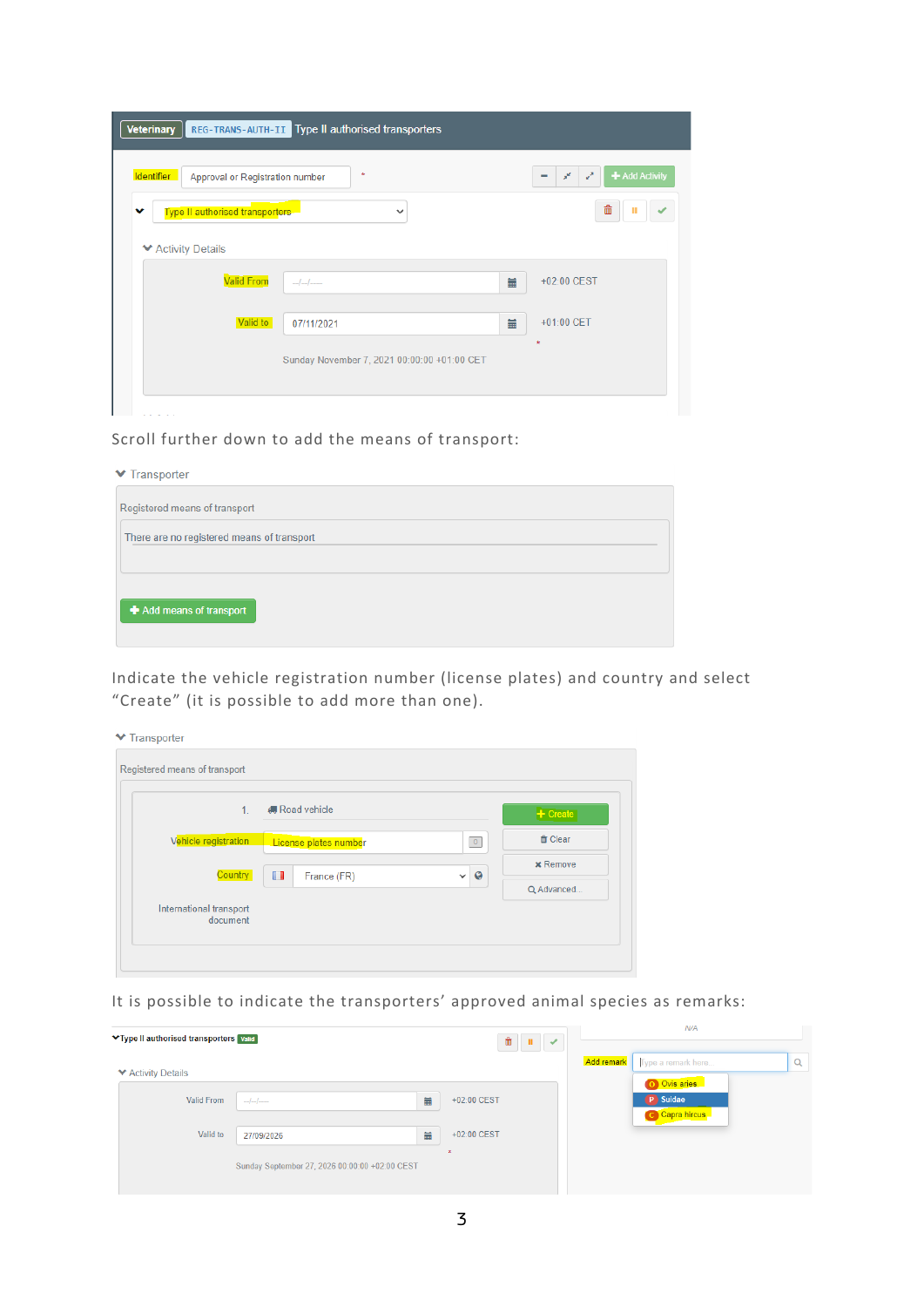After that, scroll up and select the blue button "Create" to save the data that has been registered for the transporter and Means of transport – otherwise your work will be lost.

| <b>Create New Operator</b>                                                                |                  | + Add activity section<br><b>A</b> Create                                                                                       |
|-------------------------------------------------------------------------------------------|------------------|---------------------------------------------------------------------------------------------------------------------------------|
| <b>Operator Details</b>                                                                   | <b>Addresses</b> | + Add address                                                                                                                   |
| $\star$<br>Name<br>test animal transporter<br><b>II</b> France (FR)<br>$\star$<br>Country | $\blacksquare$   | 亩 ★                                                                                                                             |
| ☆<br>$\ddot{}$<br>Phone $\vee$<br>大<br>11111<br>L                                         | Region<br>City   | Paris FR-75 / Ile-de-France FR-IDF / Metropolitan France<br>$\alpha$<br>91744 Paris<br>$\overline{\phantom{a}}$<br>$\checkmark$ |

To add additional data to the created means of transport, select the option Actors/ Means of Transport:



You can search for the means of transport that was just created through the main search menu:

| Means of transport                    |                       |                        |               | $\bigstar$ New Means of Transport $\bigstar$ |
|---------------------------------------|-----------------------|------------------------|---------------|----------------------------------------------|
| Search:                               | License plates number |                        |               | Q Search                                     |
| Name $1\frac{A}{Z}$                   |                       | <b>Transport type</b>  | <b>Status</b> | Country                                      |
| Licence plate - License plates number |                       | Road vehicle - Trailer | Active        | <b>I</b> France                              |

After you select it, you are able to add additional data (e.g. deck surface, navigation system, type, associated animal subcategories) to the selected means of transport: